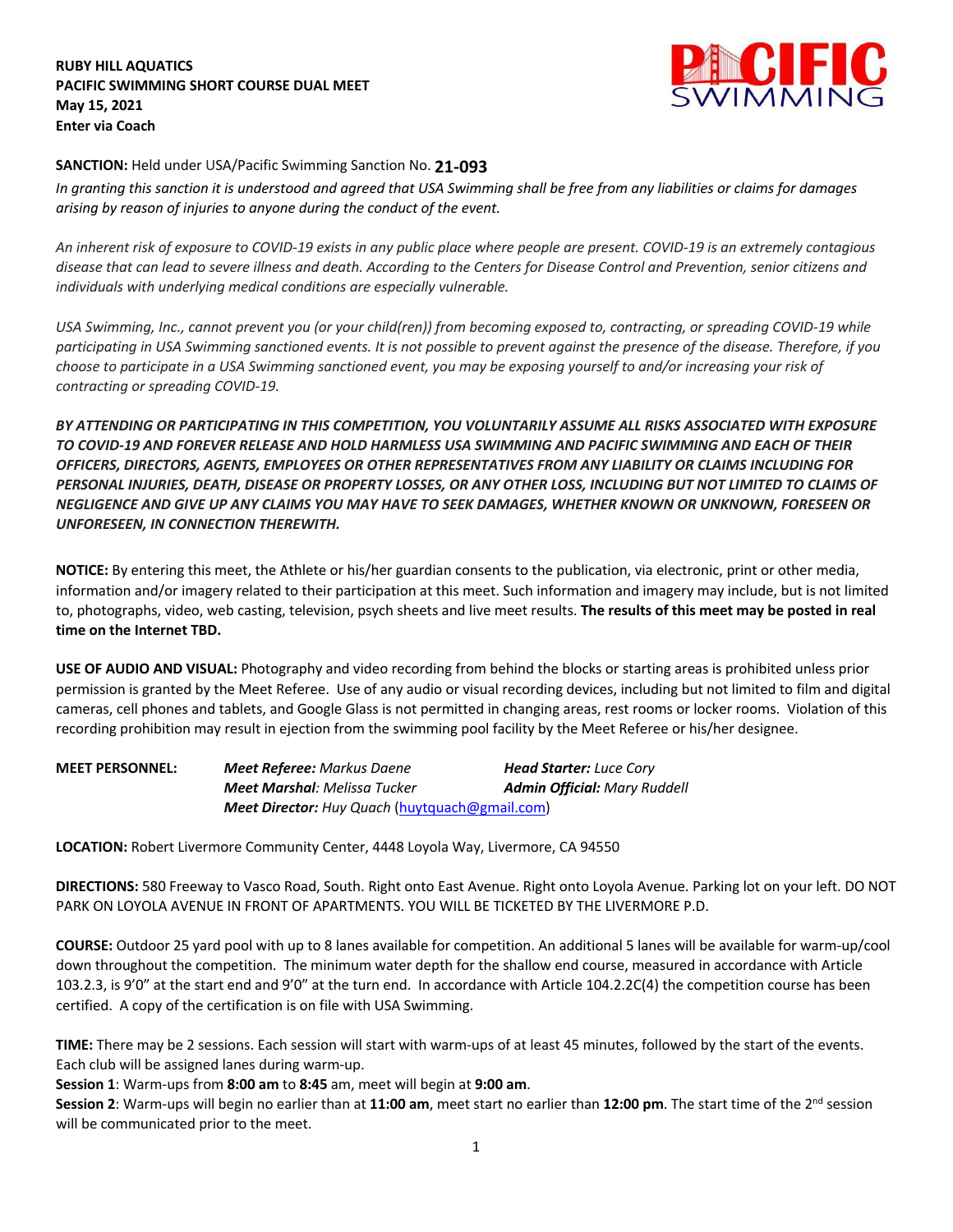**RULES:** • Current USA and Pacific Swimming rules and warm-up procedures will govern the meet. A copy of these procedures will be posted at the Clerk-of-Course.

• The local facilities guidelines, restrictions and interpretation of the local public health guidelines shall be followed at this meet.

• All applicable adults participating in or associated with this meet, acknowledge that they are subject to the provisions of the USA Swimming Minor Athlete Abuse Prevention Policy ("MAAPP"), and that they understand that compliance with the MAAPP policy is a condition of participation in the conduct of this competition.

- All events are timed finals.
- All events will swim fast to slow.
- Athletes may compete in Maximum 3 Individual and 1 Relay events per day.
- All Athletes ages 12 and under should complete competition within four (4) hours.

**•** If local conditions warrant it the Meet Referee, with the concurrence of the Meet Director, may require a mandatory scratch down. Refunds will be made for any mandatory scratches.

- **All Coaches and Officials must wear their USA Swimming membership cards in a visible manner.**
- **•** All athletes 18 and Over must have completed the Athlete Protection Training to be allowed to compete.
- **•** At the discretion of the Meet Referee, different events and genders may swim combined.

**•** All participants will follow the Facility Safety Guidelines which will be emailed to all participants prior to the meet and which will be announced prior to the meet.

• All applicable Alameda County, Solano County, City of Livermore and State of California Public Health requirements for protection against COVID-19 will apply. All persons in the facility must be masked (with the exception of athletes during warm up, warm down, and actual competition). The Meet Director and Meet Referee may remove any individual who does not comply.

**ATTENTION HIGH SCHOOL ATHLETES:** If you are a high school athlete in season, you need to be Unattached from this meet. It is the athlete's responsibility to be Unattached from this meet. You can un-attach at the meet if necessary. This does not apply to athletes swimming under the rules of the Nevada Interscholastic Activities Association (NIAA).

**UNACCOMPANIED ATHLETES:** Any USA Swimming Athlete-Member competing at the meet must be accompanied by a USA Swimming Member-Coach for the purposes of Athlete supervision during warm-up, competition and warm-down. If a Coach-Member of the Athlete's USA Swimming Club does not attend the meet to serve in said supervisory capacity, it is the responsibility of the Athlete or the Athlete's legal guardian to arrange for supervision by a USA Swimming Member-Coach. The Meet Director or Meet Referee may assist the Athlete in making arrangements for such supervision; however, it is recommended that such arrangements be made in advance of the meet by the Athlete's USA Swimming Club Member-Coach.

**RACING STARTS:** Athletes must be certified by a USA Swimming member-coach as being proficient in performing a racing start or must start the race in the water. It is the responsibility of the Athlete or the Athlete's legal guardian to ensure compliance with this requirement.

**RESTRICTIONS:** • Smoking and the use of other tobacco products is prohibited on the pool deck, in the locker rooms, in spectator

- seating, on standing areas and in all areas used by Athletes, during the meet and during warm-up periods.
- Sale and use of alcoholic beverages is prohibited in all areas of the meet venue.
- No glass containers are allowed in the meet venue.
- No propane heater is permitted except for snack bar/Meet operations.
- All shelters must be properly secured.
- Deck Changes are prohibited.

• Destructive devices, to include but not limited to, explosive devices and equipment, firearms (open or concealed), blades, knives, mace, stun guns and blunt objects are strictly prohibited in the swimming facility and its surrounding areas. If observed, the Meet Referee or his/her designee may ask that these devices be stored safely away from the public or removed from the facility. Noncompliance may result in the reporting to law enforcement authorities and ejection from the facility. Law enforcement officers (LEO) are exempt per applicable laws.

• **Please read the facility guidelines and safety protocol**

• Operation of a drone, or any other flying apparatus, is prohibited over the venue (pools, Athlete/Coach areas, Spectator areas and open ceiling locker rooms) any time Athletes, Coaches, Officials and/or Spectators are present.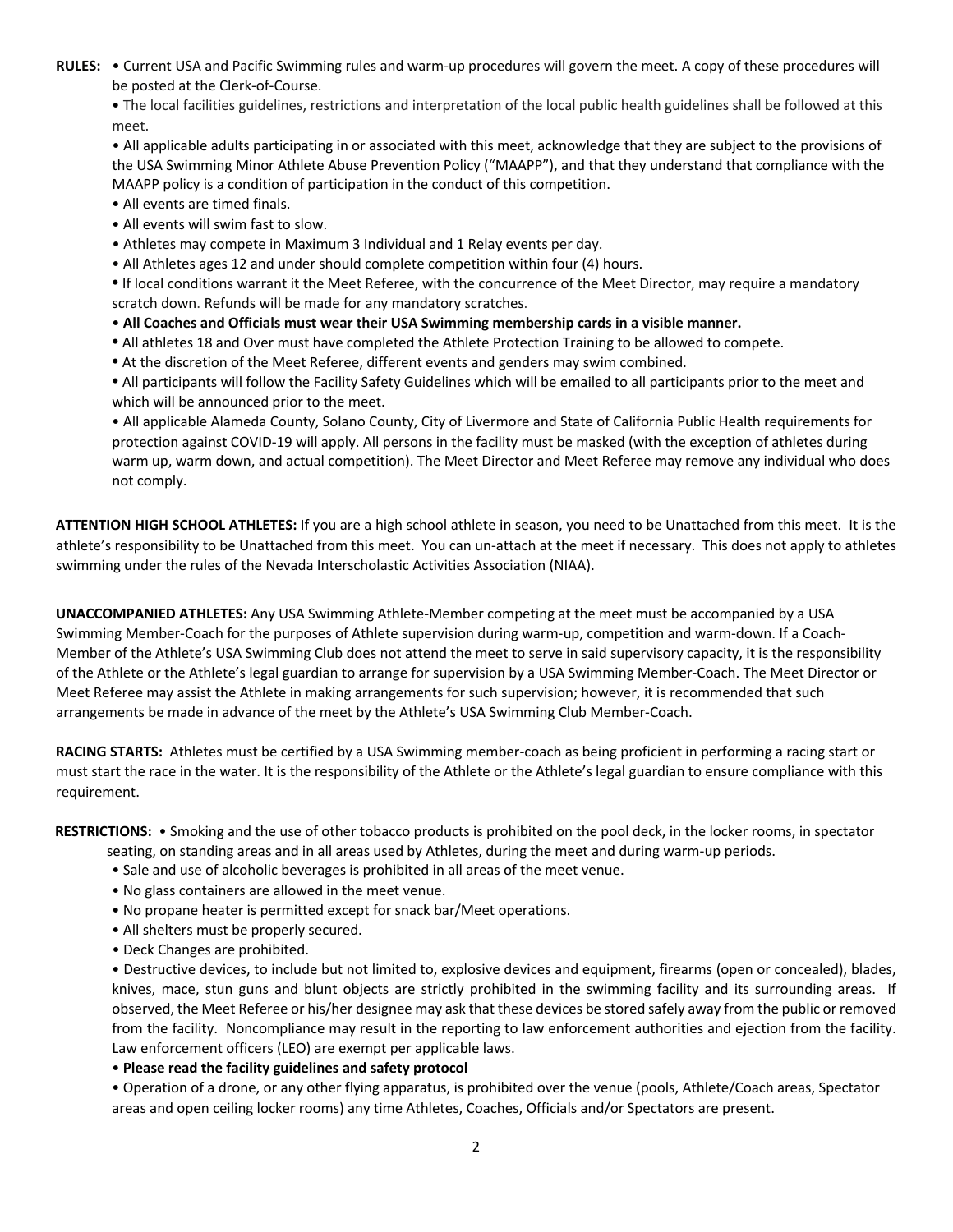**ELIGIBILITY: •** Athletes must be current members of USA Swimming and enter their name and registration number on the meet entry form as they are shown on their Registration Card. If this is not done, it may be difficult to match the Athlete with the registration and times database. The meet host will check all Athlete registrations against the SWIMS database and if not found to be registered, the Meet Director shall accept the registration at the meet (a \$10 surcharge will be added to the regular registration fee). Duplicate registrations will be refunded by mail.

**•** Meet is open only to qualified athletes registered with **Ruby Hill Aquatics or DART**. Athletes who are unattached but participating with Ruby Hill Aquatics or DART are eligible to compete.

• Entries with **"NO TIME" will be Accepted** 

• Disabled Athletes are welcome to attend this meet and should contact the Meet Director or Meet Referee regarding any special accommodations on entry times and seeding per Pacific Swimming policy.

- Athletes 19 years of age and over may compete in the meet for time only.
- The Athlete's age will be the age of the Athlete on the first day of the meet.

**ENTRY FEES:** \$35 per Athlete. Entries will be rejected if payment is not sent at time of request. No refunds will be made, except mandatory scratch downs.

**ENTRIES:** Team Entries will be made by RHAC or DART Staff on request. Entry deadline is **Friday, May 7th at Midnight.** Entries will be accepted up to the number of athletes that can be accommodated per Facility restrictions.

**CHECK-IN:** The meet shall be pre-seeded. Athletes shall report to the bull-pen area at their scheduled time for each event.

**SCRATCHES:** Any Athletes not reporting for or competing in an individual timed final event that they have entered shall not be penalized.

## **AWARDS:** None.

**ADMISSION:** There will only be admission for listed participants. Parents and spectators who are not participants may view the Time Trials from outside the fenced off gate area of the Aquatics Center while wearing facemasks and maintaining social distancing.

**MISCELLANEOUS:** No overnight parking is allowed. Facilities will not be provided after meet hours.